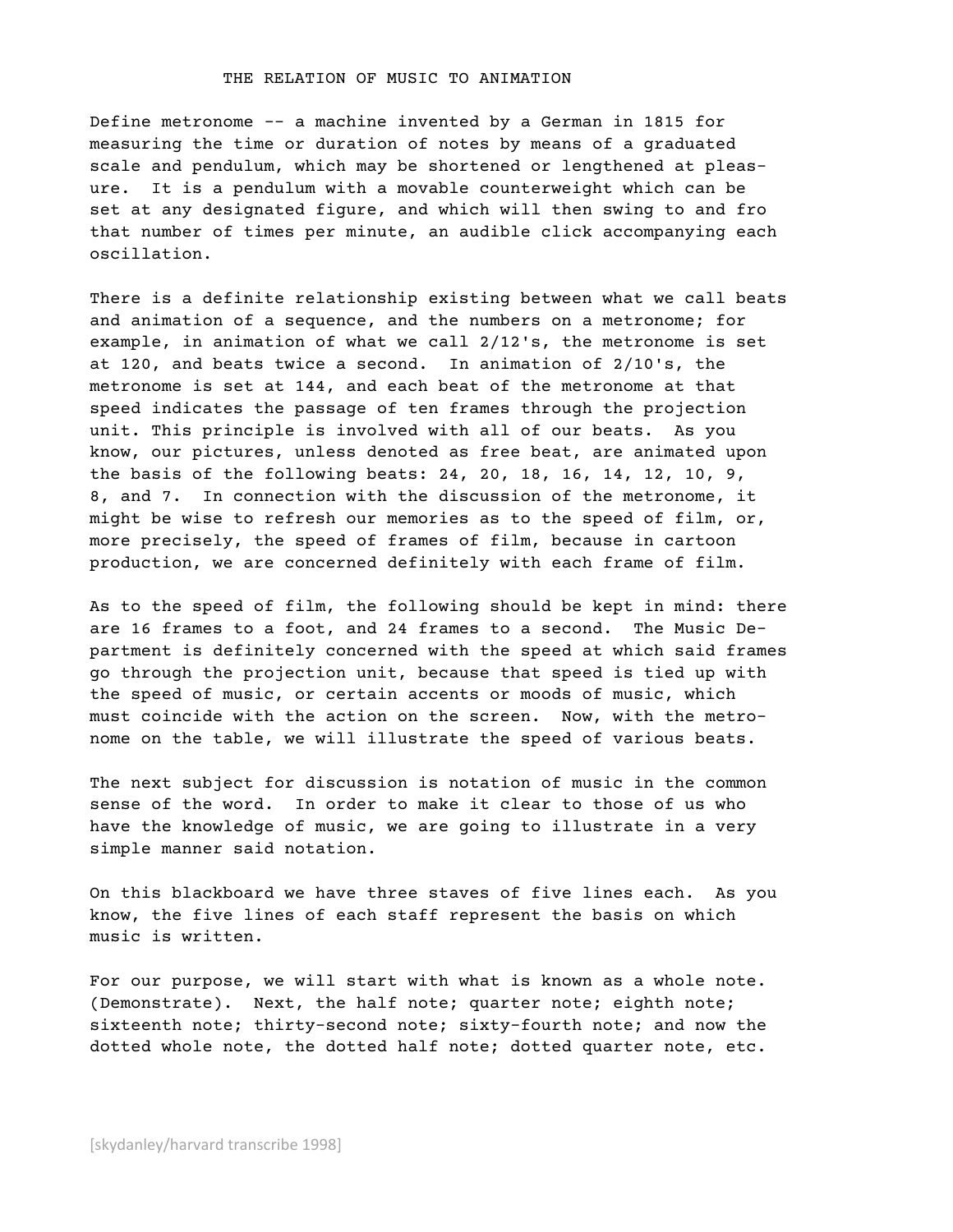And now for the moment let us discuss clef signs, the word "clef" meaning key. These signs have no direct connection with any of the problems existing between the animation and music, but we might take a moment or so to demonstrate the two clefs which from time to time you might see in the music room during a discussion of some musical sections. The two clefs are as follows: (Demonstrate G Clef, or soprano.) (Demonstrate F Clef, or bass.)

And now let us discuss the word metre. The word "metre" means "measure". From a literary standpoint we might say that metre is an arrangement of poetical feet, or of long and short syllables in verse. As to music, we might say that it is the succession of accents in music. The metre is the rhythm of the phrase, not of the measure. A phrase, by the way, musically speaking, is similar to a phrase in ordinary conversation. In music, for the sake of tempo and rhythm, we divide said phrases into bars, or more properly, measures.

Now to discuss the word measure. A measure is that division of time by which the air and movement of music are regulated; the space between two bar lines on the staff. (Demonstrate.) The measure is often called a bar, but the terms should not be confused. We use the word tempo, or time. Let us discuss the word time in its relation to music. Time is the measure of sounds in regard to their continuance or duration. The speed of the rhythm. The rapidity with which the natural accents follow each other. This is the correct meaning of time. Nevertheless an almost universal custom prevails of using the word "time" to express the division of the measure, as well as the speed. Such division should probably be called either rhythm or measure. There could be no possibility of being misunderstood if a composition marked "C" (Demonstrate "C" for Common Time) were described as being in 4/4 rhythm, or in 4/4 measure, instead of common time.

Usually, in our work, we are concerned with two division of this so-called time or metre, that is to say, common and triple. The following is a table of principle rhythms or indications of this so-called time, such as 4/4 or 3/4. (Describe 2/2, with two half notes within a bar. Describe 2/4, with two quarter notes within a bar; 4/2, etc; 4/4, etc.; 6/4, 6/8, 3/2, 3/4, 3/8, 9/8, 5/4, 5/8).

Now let us discuss the meaning of the word rhythm. For our purposes, rhythm means the division of musical ideas or sentences into regular metrical portions; musical accents and cadences applied to melody. Rhythm represents the regular pulsation of music. The word time is constantly applied where rhythm is meant. Thus we have common time, 2/4 time, etc., which have nothing to do with the tempo of the music.

[skydanley/harvard transcribe 1998]

 $-2-$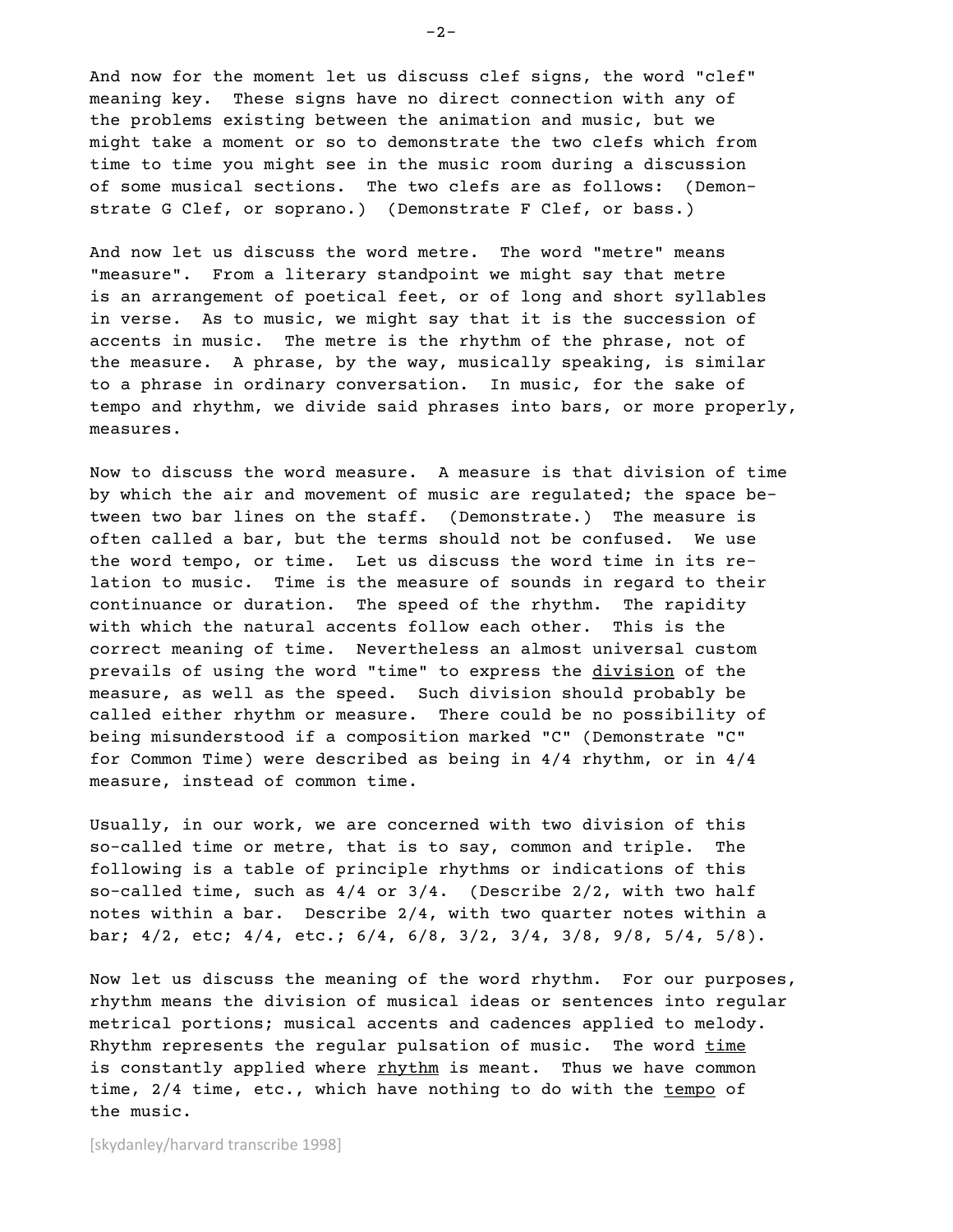And now let us discuss the relation of frames with notes of music. In animation, using a 12 beat, and the bars or measures containing 2/12 beats each, let us see how this applies to musical composition. For example, within a bar or measure of 2/12's, that is to say, 24 frames, we will now assume there are 4 beats or counts in the musical rhythm for said bar. From a musical standpoint, a whole note will be equivalent to 4 beats, or the value of this entire measure, in which case the whole note will be of the same value in connection with speed, as the 24 frames of picture film within said measure. Naturally, there must be a variety of division within each bar or measure of music. Whole notes, four beats -- half notes, two beats; quarter notes; 1 beat. Beyond this there are further divisions which we will now demonstrate. (Demonstrate whole note, half note, etc., and also the method of dotting certain notes, thus increasing their value half that of the value of the note which is dotted).

Now let us discuss the word "accent" as it so often applies to music written for a definite accent, or as we say, a "take", in the animation of a certain scene or sequence. The "accent", as applied to music, means a stress or emphasis upon a certain note or passage to mark its position in the measure, or its relative importance in regard to the composition. Accent is the force given to certain notes or chords greater than that upon the surrounding notes or chords. It can be either natural or artificial. The natural accent is indicated only by the rhythm-mark, since the succession of natural accents constitutes the rhythm. Yet not all of the natural accents are alike in stress. The primary accent, which falls upon the first beat of a measure; the secondary accent on a weaker note of the rhythm, etc. (Demonstrate in 2/12's, 4/4 metre, various places where accents might be used normally for their musical value, then demonstrate where oftentimes accents must be written to conform to certain bits of business in the animation.)

And now we come to a discussion of what is probably the most important problem that exists between the Music Department and the Animation Department. We will say that the animation is in 2/12's, and your exposure sheet is so worked out and divided that measures or bars of the scene which you are animating contain 2/12's, or 24 frames or drawings within each measure.

Generally speaking, it is important for us to keep in mind the normal division of said 24 frames, or drawings, within each measure. Let us imagine (demonstrate) the following four measures of one of our exposure sheets. We are using a 12 beat. We will say that these are measures 1, 2, 3, and 4. We know that within each measure there are 24 frames, unless, as we will discuss later, one of the measures happens to be in 3/12's, which as you know is often the case.

[skydanley/harvard transcribe 1998]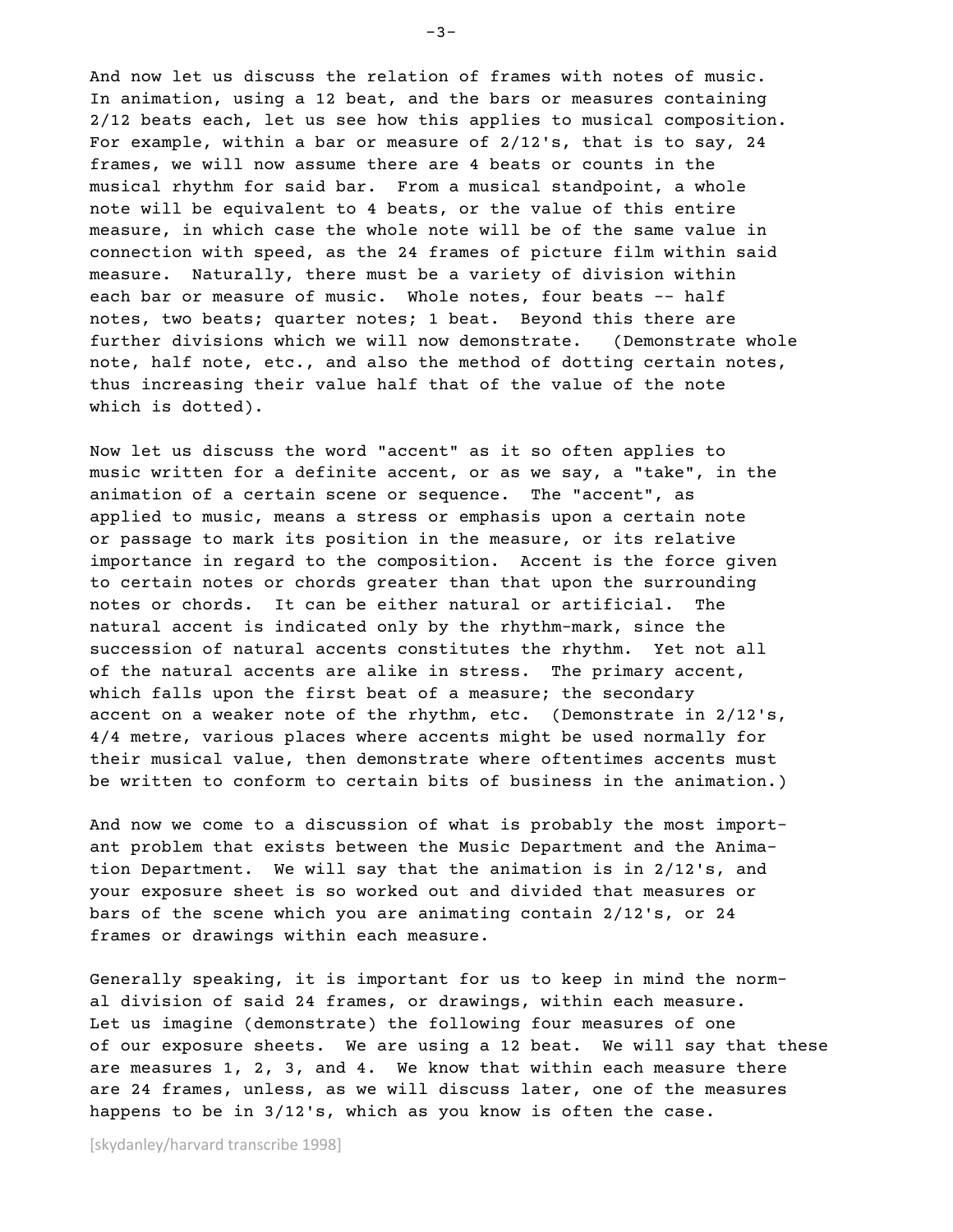All right, now to discuss these four measures. In Number 1, let us divide the frames as follows, in direct connection with what we might say would be musical notation. 24 frames, in this case, would be equivalent to a whole note (demonstrate). Now in the second bar, we will divide said 24 frames into two equal parts (demonstrate), with two half notes. We can see that during the playing of these half notes, which equally divide the measure musically, there are 24 frames. Therefore it is obvious that the first 12 frames will run through the projection unit at precisely the same speed or duration of time required for the playing of the first half note, and that the second 12 frames, in like manner, connect with the playing of the second half note. This same principle is involved with further division, for example, (demonstrate). We will now divide the third measure into four equal parts. Each part now will be equivalent to 6 frames, or four times six, equaling 24 frames. Now we see that what is known musically as a quarter note is equal to six frames, and in this bar or measure each quarter note, there being four of them now, will have the same duration musically as the speed at which six frames run through the projector unit.

Now to go on with the division further. The note of half the value of a quarter note is what we call an eighth note. If, with the 12 beat, there being 2/12's within each measure, the quarter note has a value of six frames, we can see that the eighth note, half its value, would have half the value of six frames, or three frames. And now we will show, in the fourth measure (demonstrate), the division of eighth notes and their relation to frames within said measure. It should now be obvious why, within reason, it would be a great help to the Music Department to have definite accents on certain frames within a measure of animation that can easily be taken care of musically according to this simple law of dividing notes into various values, from the whole note on down to the eighth or sixteenth, or beyond that, which seldom occurs in relation to said accounts.

And now let us discuss what is a very simple fundamental principle of music writing -- the 4-measure phrase. The smallest complete melodic sentence, called the phrase, generally embraces four ordinary measures (demonstrate on blackboard with the melody of the first four measures of "Way Down Upon the Swanee River").

We can see now, by the notation of "Way Down Upon the Swanee River", that within four measures a complete sentence or musical phrase has been enunciated. Therefore, there is a close relationship existing between simple music or simple melodies, and the construction of poetry. This would come under the heading of simple rhythmic music, such as, "The World Owes Me A Livin'," which has become a

[skydanley/harvard transcribe 1998]